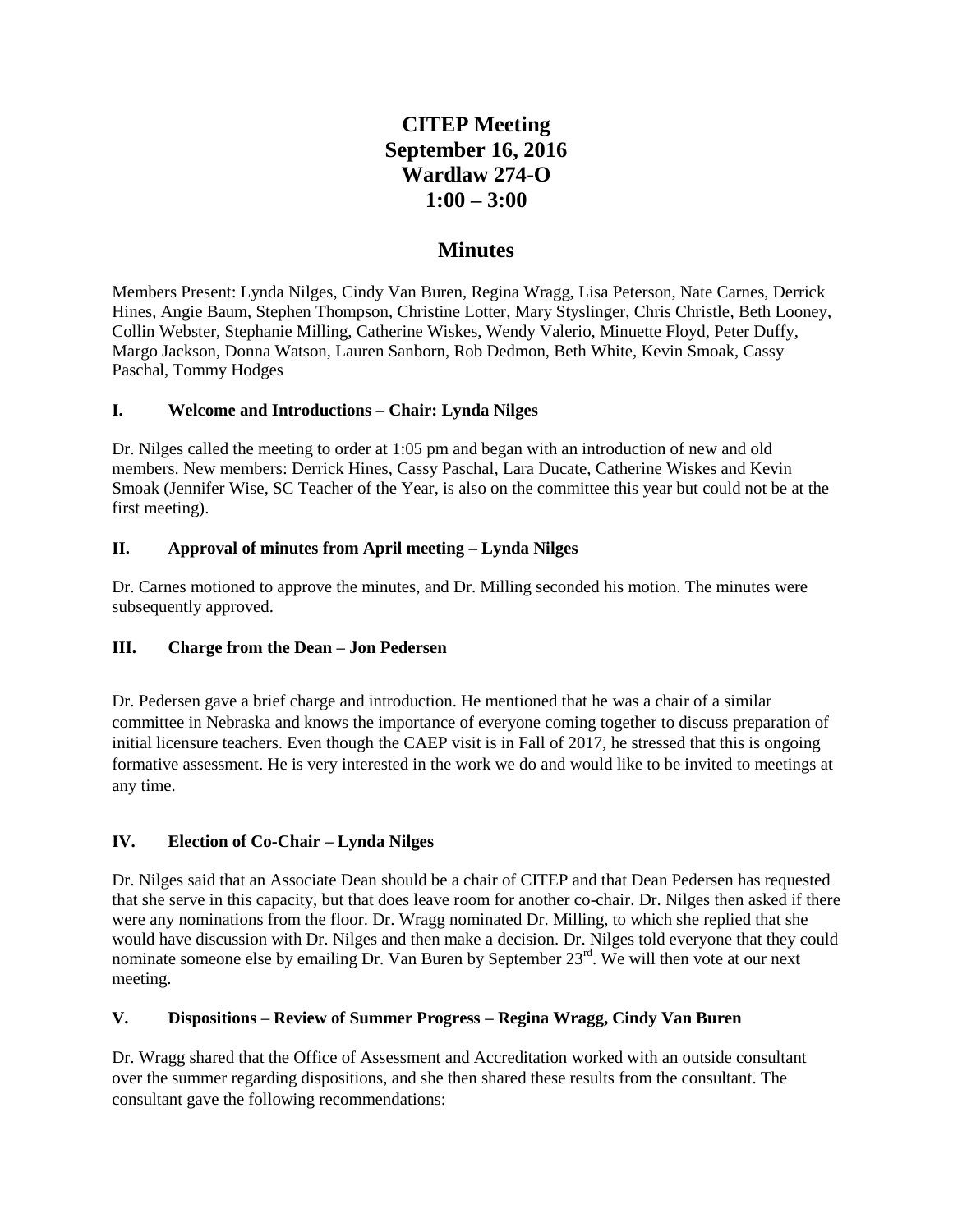- Initial self-assessment should occur early on in students' program so that there is sufficient time to ingrain these behaviors.
- Self-assessment rubric should be used in a formative way at least until near the student's final semester.
- An appropriate venue (course, workshop, meeting with advisor) for discussion of the rubric and what it means and why we are using it is necessary.
- Whomever are the staff members who will actually be assessing the interns using the rubric, they should have a calibration meeting once a year.
- To promote a culture that supports professional dispositions, the college could institute a once a week "professional day" sort of the opposite of "casual Friday."

Dr. Van Buren then gave a description of exactly what dispositions are: a habit of mind or how one is predisposed to react to certain situations. At USC, we have 4 dispositions that we measure and we do not measure them until internship. Last year in CITEP we decided to move forward with the following proposal:

- I. Reaffirm or revise the dispositions adopted by the COE in 2001 and updated in 2006; ask faculty to assist with making links to research for each of the disposition items.
- II. Approve or revise the current dispositions rubric and submit it to the CAEP assessment shell for EPP created assessments.
- III. Begin to measure dispositions across time in addition to the internship dispositions assessment
	- o Disposition self-assessment in an early class (perhaps 201 and others) and at admission to the professional program
	- o Disposition assessment connected to all or most field experiences
	- o Disposition assessment at admission to the internship
- IV. Institute a disposition concerns form/procedures as a coaching mechanism for students who are exhibiting behaviors that are in conflict with the COE Dispositions.

Dr. Van Buren then added that although CAEP does want us to focus on dispositions, her experiences with the clinical experience situations just this semester show that there are other important reasons to stress teacher dispositions in our program.

Dr. Nilges mentioned that with her work with students in the past and through internships, you really do know when a disposition is not there. Do they have the right attitude towards their professional work and what it takes to be a teacher?

Dean Pedersen added that the idea of dispositions and dispositional research has been around for more than 30 years. He applauded this group for taking this on and this is something we have wrestled with for decades.

Dr. Wragg then shared a dispositions intervention form and procedures and provided the opportunity for input. Dr. Hodges suggested that on #8, change the "unit" wording to program level and department level. He also suggested that we edit the program area committee definition so that it is more flexible and only provide suggestions rather than requirements. The programs' committees should be able to resolve it and determine the number. The areas of Dance and Theatre may feel they can work autonomously on this since they are smaller programs.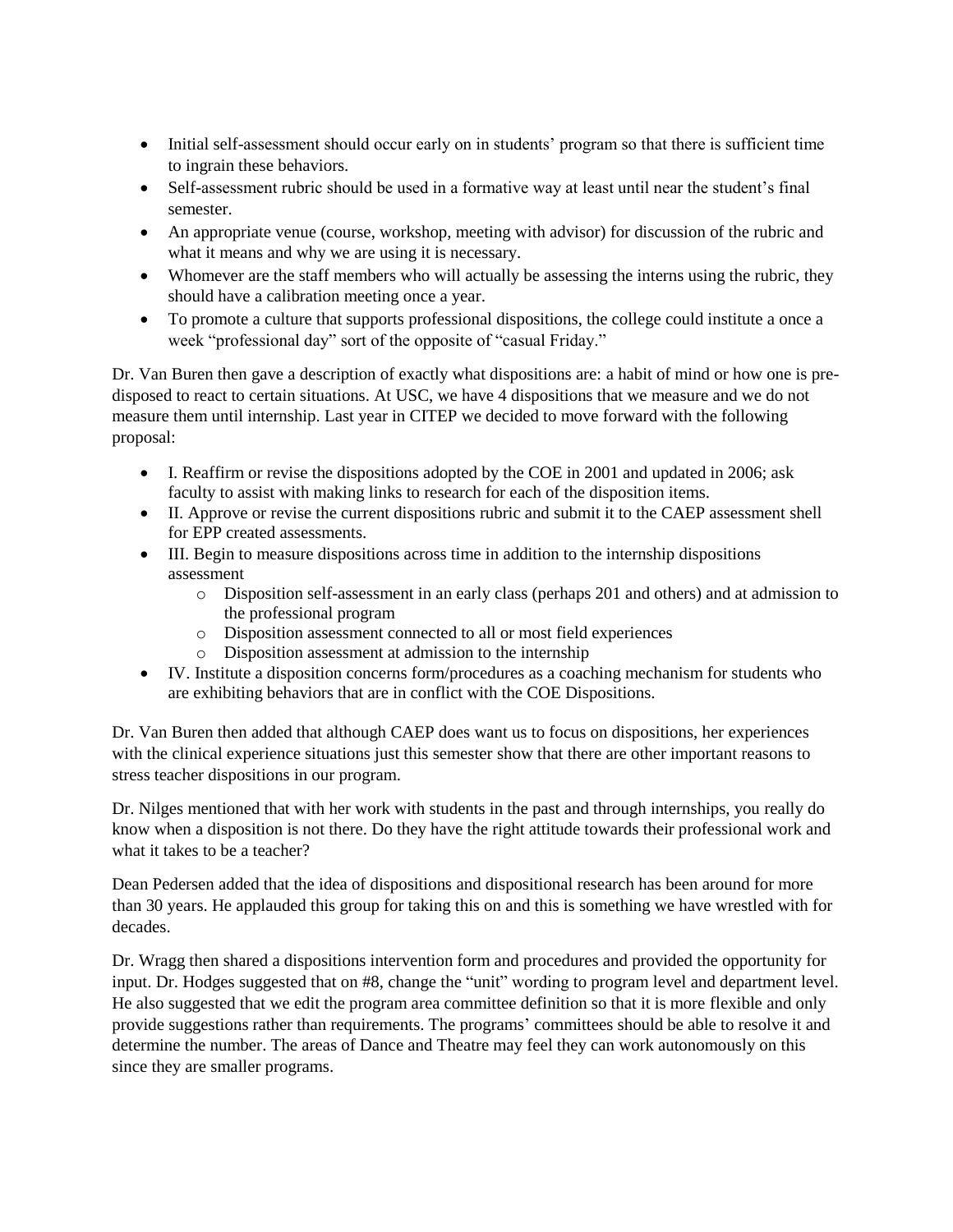Dr. Wragg then recommended that the Office of Clinical Experiences compose this program area committee. Dr. Baum added that we do not want to take out the option of program level faculty being involved in some issues. Dr. Nilges said that the smaller program areas are at an advantage with determining issues and Dr. Baum agreed that in larger programs there are times where students can go until junior year without having a full time faculty member. Dr. Wragg reminded the committee that this intervention form would be initiated by a faculty member, university supervisor, or a coaching teacher.

Dr. Van Buren requested that Dr. Floyd discuss her use of the dispositions intervention form with an intern this week. She said that the student understood the seriousness of it all and she also gave feedback on how she would work on these behaviors. With her input on how she would improve, it worked really well. They both realized there was a communication issue and she did not realize some of the issues she was demonstrating until they were brought to her attention. Dr. Nilges then added that she has had similar issues and approves the use of this intervention form.

The conversation then shifted to dispositions self-assessments and assessments. Dr. Wragg said that the faculty team of EDTE 201, which all Early Childhood, Elementary, Middle Level, Music, and Foreign Language students take, has agreed to teach about the dispositions in that class and administer the selfassessment. If the students do not take that class, where do we do this in other program areas? Dr. Floyd said that Art students learn about dispositions when they enroll in the Early Childhood and Elementary methods courses. Dr. Carnes added that Middle Level has almost an entire section of EDTE 201, but they do not know many of these candidates until later in the program. Dr. Styslinger said that in 302 and 500 they have practicum experiences where they could tie dispositions in early in the English MT and MAT programs. Dr. Nilges said that PE students do not take 201, but they do take an intro to PE course where this could be implemented.

Looking at the dispositions rubric, Dr. Wragg added that her office will create a  $4<sup>th</sup>$  Exemplary level based upon comments that faculty make over the past year on their candidates. Currently it is only a 3 level rubric.

Dr. Wragg then presented the committee with the self-assessment that students will take online. The results will then be reported back to program areas on the dispositions rubric. The students will only see an "I Statement" and they will agree/disagree on the self-assessment, so they will not know what level the question is (proficient/emerging, etc.) Dr, Baum suggested that some students have not yet worked with students, so some of these questions will not apply to them. These dispositions could still be captured preinternship, but with different wording for students who have not yet been in a classroom.

Dean Pedersen added that he sees this as a formative tool to possibly counsel a student out of teaching as a major. Dr. Nilges said that she has found that at many times if a student for example is having an issue with punctuality, it affects other areas...dispositions and performance based seem to go hand in hand. Dr. Van Buren then added that we changed the wording from "Concerns form" to "Intervention Form" because this could become more than a coaching tool. She also said that she has looked at all of the action plans this semester and every action plan so far has dispositions tied to the problem and if we can address sooner, this may help. Dr. Milling mentioned that in order for this to be a tool for having someone leave a program, it would have to be included in program guidelines if it was going to be that kind of tool.

Dr. Christle suggested that there be a place on the intervention form where students write in what they will do to change the behavior and then sign the form.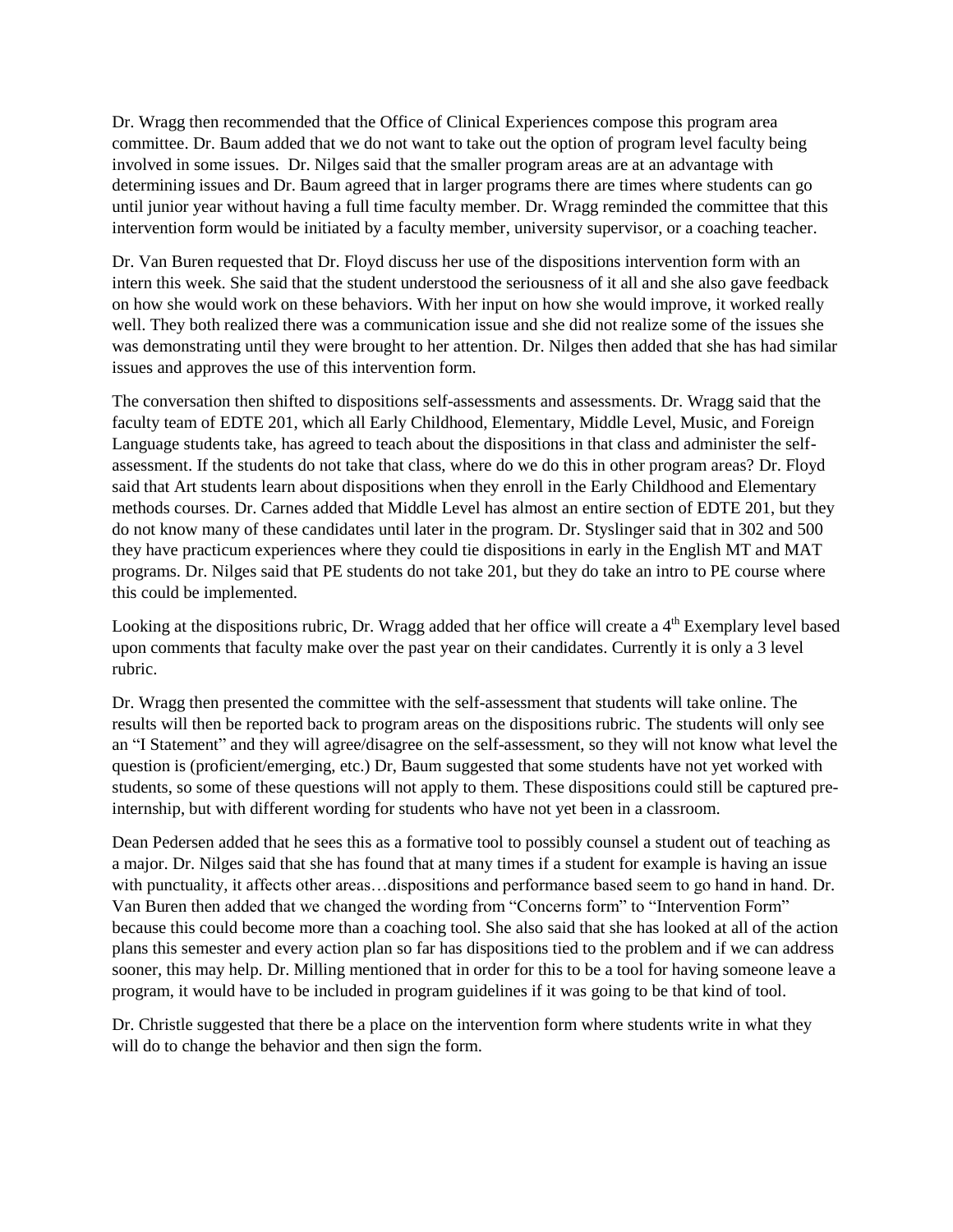Dr. Wragg recommended that the Office of Assessment & Accreditation take back all of this feedback regarding dispositions and make changes, and we will then vote in October. This was approved by the committee.

#### **VI. University Supervisor/Coaching Teacher Evaluations – Regina Wragg**

Dr. Wragg said that we did not get any feedback from areas on the supervisor/coaching teacher evaluations, so we are looking to move forward with the proposed summary formats unless there are other recommendations.

Dr. Van Buren asked of public school representatives: Do you think principals want the coaching teacher data or should they have that data? Both representatives agreed that they would like to receive the data. Mr. Smoak said that as the Induction Coordinator of his district, he would like to receive the data and then make the decision on where the information should go. Ms. Paschal then added that in her district, the principals have the authority to move the interns around, so she would like to receive this information. Dr. Wragg then added that the main question is does it go to the district or school building level? This could be teased out in MOUs with school districts.

## **VII. Unit Work Sample – Update – Regina Wragg**

Dr. Wragg said that all program areas have this key assessment, but there are no explicitly common criteria, to measure candidate planning, implementation, and assessment of curriculum. The Unit Work Sample was recommended as a Unit Wide assessment by the CAEP Steering Committee. From unit-wide review through the perspective of CAEP standards, we have two areas of deficiency: technology and college- and career-ready standards. CAEP Standards 1.5, 2.3, and 3.4 involve technology while CAEP Standards 1.4, 2.3, and 3.4 involve college- and career-readiness standards.

Dr. Wragg then suggested that we select Unit Work Sample rubric criteria that are similar to or have been developed to enhance SCTS 4.0 (enhance technology and unit-specific planning, implementation, and assessment criteria). This will provide the opportunity to promote continuity of expectations within the unit and the greater professional community. However, we need a task force to meet between now and Oct.  $21<sup>st</sup>$ . Dr. Wragg then asked of volunteers. Dr. Nilges volunteered to be a part of the task force.

Dr. Christle questioned that if we are going to have a unit-wide Unit Work Sample, shouldn't it be the same thing that teachers are required to do in school districts? Dr. Van Buren replied that she asked at the NEIT rubric training what would happen to the Unit Work Sample and Long Range Plans and the State Department said that they did not yet know.

Dr. Carnes added that is something that he would like to take back to his colleagues to digest. Although this is well-intended, the more we have of these unit-wide requirements, the less opportunity the degree program has to customize something that meets the SPA report. Whatever we create that is unit-wide, it cannot be used for Middle Level's SPA. Dr. Hodges then said that we cannot bypass the faculty governance process…we must have all faculty buy-in on the process before moving forward. Dr. Styslinger then added that her students create a Unit Work Sample that they do not use at all in the program, and then they have to create another assessment much more detailed and tied to SPA standards. It is becoming one checklist after another.

Dr. Van Buren then reminded everyone why we are focusing on this. The CAEP self-study determined that we have very few unit wide assessments and appear to operate in silos instead of as a unit. . Something everyone is already doing is the Unit Work Sample, so we are just trying to obtain unit wide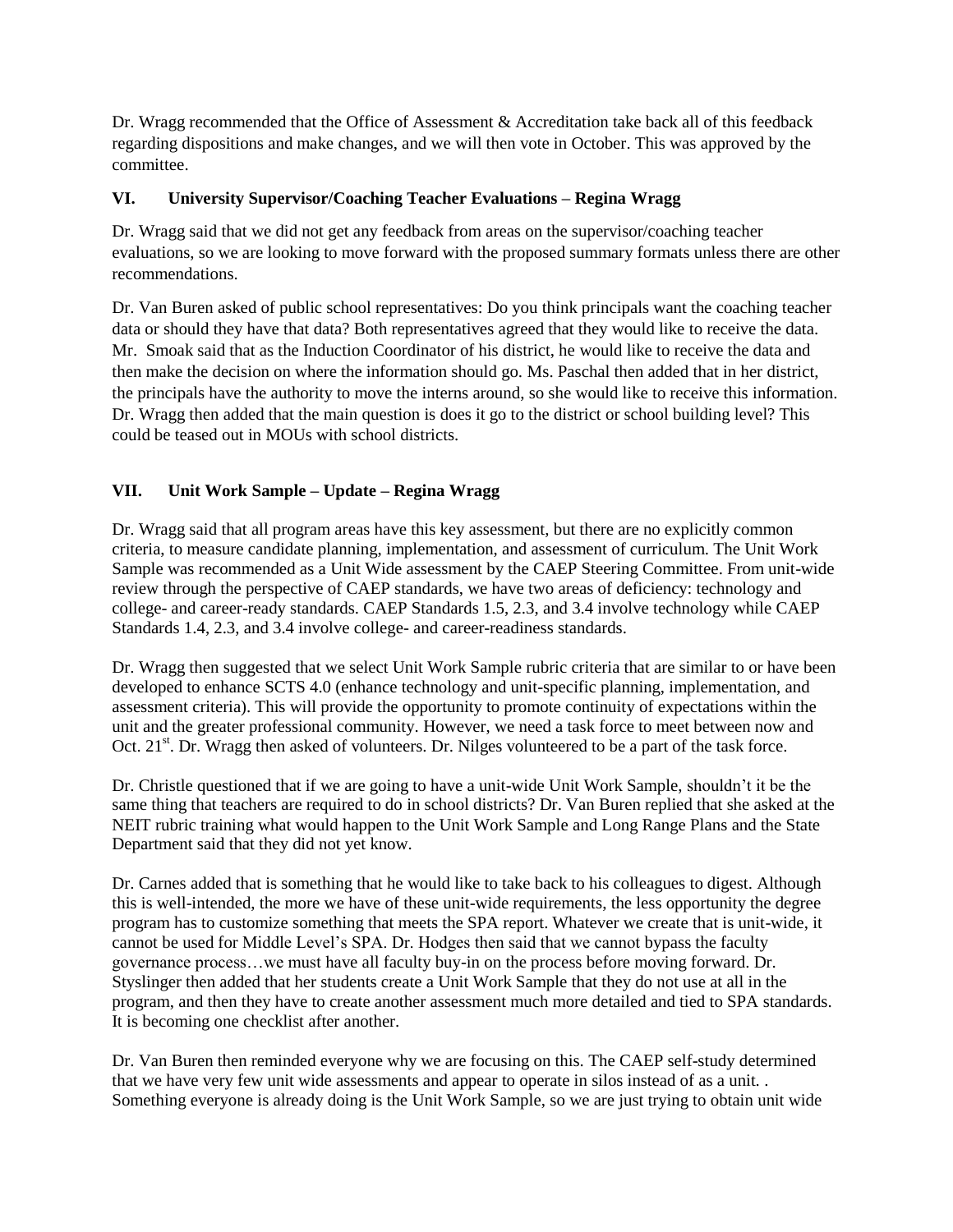data…not change your assessments. There is nothing wrong with all of our program areas being different, but we have to have some data to share that is unit-wide since CAEP is accrediting the entire unit.

Dr. Wragg then added that we have done a crosswalk among all of the Unit Work Samples and looked at SPA standards, so we have that available for a smaller working group. It could solely be just three elements that we all assess unit-wide with the rest of the rubric. Dr. Hodges suggested that you could add elements of the rubric that your SPA would never even see. Chalk & Wire would only report SPA data.

Dr. Wragg then said that she would send program coordinators additional information and asked that by October 21<sup>st</sup> everyone meet with their faculty and bring feedback and then we can decide from there. She then thanked the committee for meaningful feedback.

#### **VIII. Online Professional Program and Internship Application – Rob Dedmon, Cindy Van Buren**

Dr. Van Buren said that her offices realized that everyone had a different application, so she had a graduate assistant this summer go through all of the professional program applications and internship applications, create a crosswalk and create one application for each. She also said that there are no longer going to be paper applications, but she wants everyone's buy-in on having 1 application as opposed to 15. By this point all students should have Chalk & Wire accounts and the Teacher Education Profile for SLED Reports & TB Test Results. In the past these paper applications would go to Student Services. Mr. Dedmon says that the professional program application can be implemented now. For the internship application, Dr. Van Buren wants everyone to look over it and ensure that there is not something missing in it to have ready to go by the December date. She will send everyone a copy of the application for review.

Mr. Dedmon said the basic purpose of the internship application is to notify the Office of Clinical Experiences when students will plan to complete their internship. He also said that on the current internship application, there is a place at the bottom that states "recommendation by program area" where the program area signs off before the student submits it to Student Services. This part is not currently on the electronic application, and Mr. Dedmon asked if this was necessary. Dr. Valerio replied that this is necessary for Music Education and asked if there was a way to route the application to different program areas. Ms. Peterson said she would check on this in Chalk & Wire and report back to everyone.

Dr. Van Buren and Mr. Dedmon agreed that they would move forward with the professional program application and then send the internship application for feedback from program areas.

#### **IX. TB/SLED check processes – Rob Dedmon, Lauren Sanborn**

Mr. Dedmon reviewed the TB & SLED check requirements. Before participating in any initial educator preparation program course that requires a PK‐12 experience, students must have a cleared TB test and a SC Law Enforcement Division (SLED) check on file with the College of Education. These requirements apply to any course in which students spend time in a PK‐12 school or interact with PK‐12 aged children, regardless of the type of experience, number of hours, or number of days that will be spent in the PK‐12 setting. TB and SLED checks must be uploaded to Chalk and Wire by students.

Mr. Dedmon then gave an overview of the work that was completed this summer. The Office of Student Services emailed every student in specified field experience courses. At least three email notifications were sent to students needing TB and/or SLED documentation prior to the start of the Fall 2016 semester.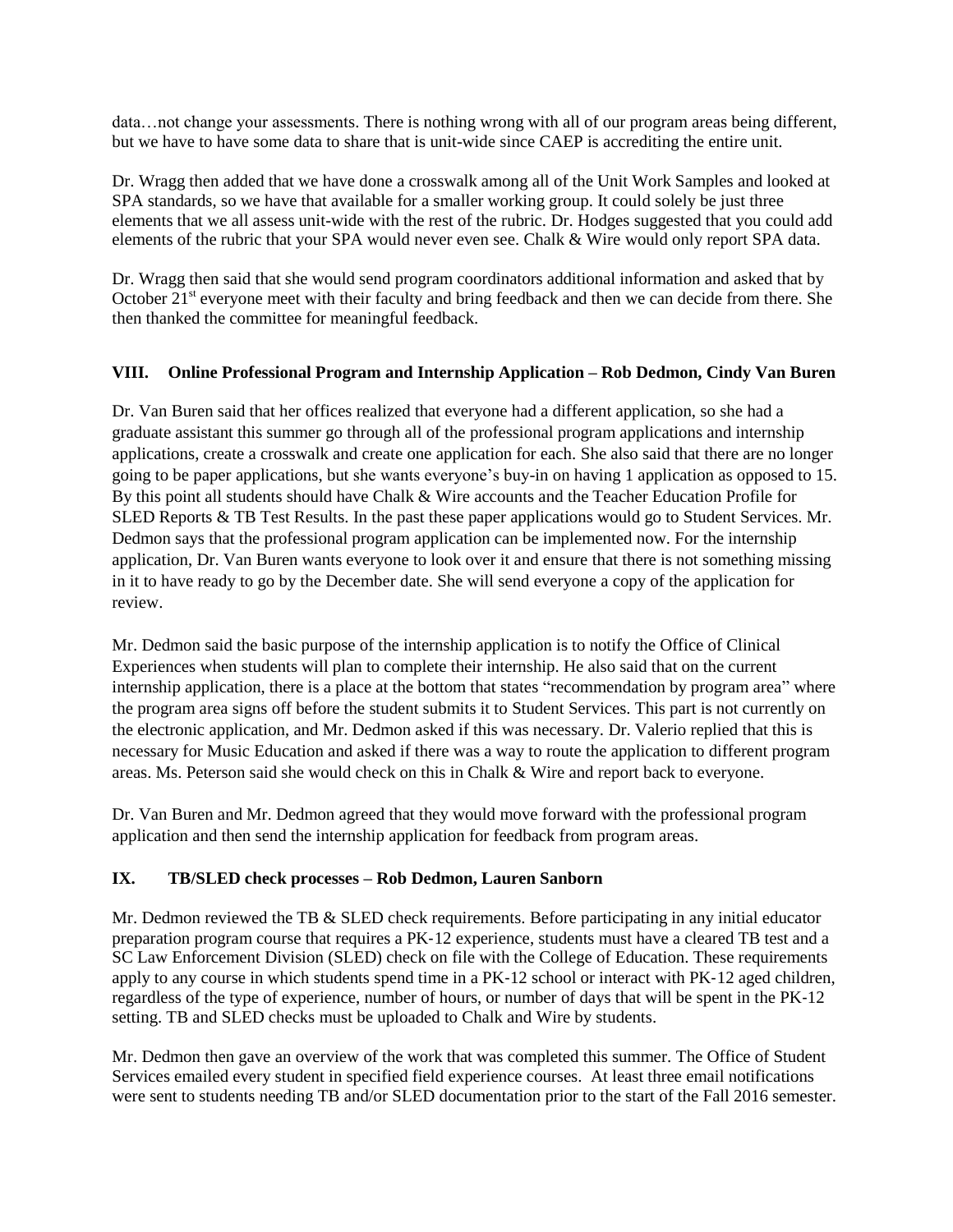At least one additional notification was sent out the first week of classes. At the start of the Fall 2016 semester, all instructors of these courses were sent an email notifying them of the students who had not submitted TB and/or SLED documentation. Two additional email notifications were sent out. All submissions came through Chalk and Wire with the exception of EDSE 302 and 500 and any student not in a teacher education major.

Ms. Sanborn added that they do not require students who are not majoring in a program area to purchase Chalk & Wire…these students can go through a different route.

Mr. Dedmon gave everyone a task to review the field experiences list and ensure that they have not missed any courses or if any courses need to be removed. This list was compiled after he received feedback from the March CITEP meeting.

Mr. Dedmon then discussed compliance rate and strategies for enforcement. Ms. Sanborn is emailing instructors frequently but asked of the committee if there is someone that should be copied on that or if there is something else that she can do to help with compliance? In the future, something more formal can come out from their office prior to the start of the semester. Dr. Baum suggested that program coordinators be copied on all of these emails. Dr. Carnes added that he has worked with Ms. Sanborn numerous times, and students are notified they will be removed from the course if they do not complete requirements. Ms. Sanborn then brought up those courses that are not tied to a program, such as 201, and asked who should be copied on those emails. Dr. Hodges replied that Christie Martin is the course coordinator for 201 and could be contacted. Dr. Nilges added that she would share the language that she includes in her syllabus to everyone regarding the SLED/TB requirement and deadline.

Mr. Dedmon then shared the proposed process for dealing with an arrest record. If the SLED report reveals a record:

- The student will be asked to meet with COE Assistant Dean Rob Dedmon, Assistant Dean Cindy Van Buren, and the Program Coordinator
- The student will be asked to describe the incident that led to the arrest
- It will be explained to the student that IF they are allowed to continue that some schools might have additional checks and they could run into future problems AND that the SDE will ultimately decide if they can do student teaching and become a teacher
- The student will be notified in writing of the decision.

Dr. Van Buren then asked Mr. Smoak, Lexington Two's Induction Coordinator, if a student had a charge that did not endanger children such as public disturbance and we went through this process and felt that it was safe for the student to come into your school, would that be enough or would you like to know everything on the SLED report? Mr. Smoak replied that he would have to check the district policies, but imagined that if it was something small and USC went through the proposed process, then the district would not need to know.

The committee agreed that we will finalize this process during our next meeting after receiving feedback from public school partners and program areas.

## **X. Status Update on Teacher Induction Model – Tommy Hodges**

Dr. Hodges distributed packets with information on the Teacher Induction Model. Dr. Hodges and Dr. Van Buren requested for all committee members to review the information and provide feedback during the next CITEP meeting.